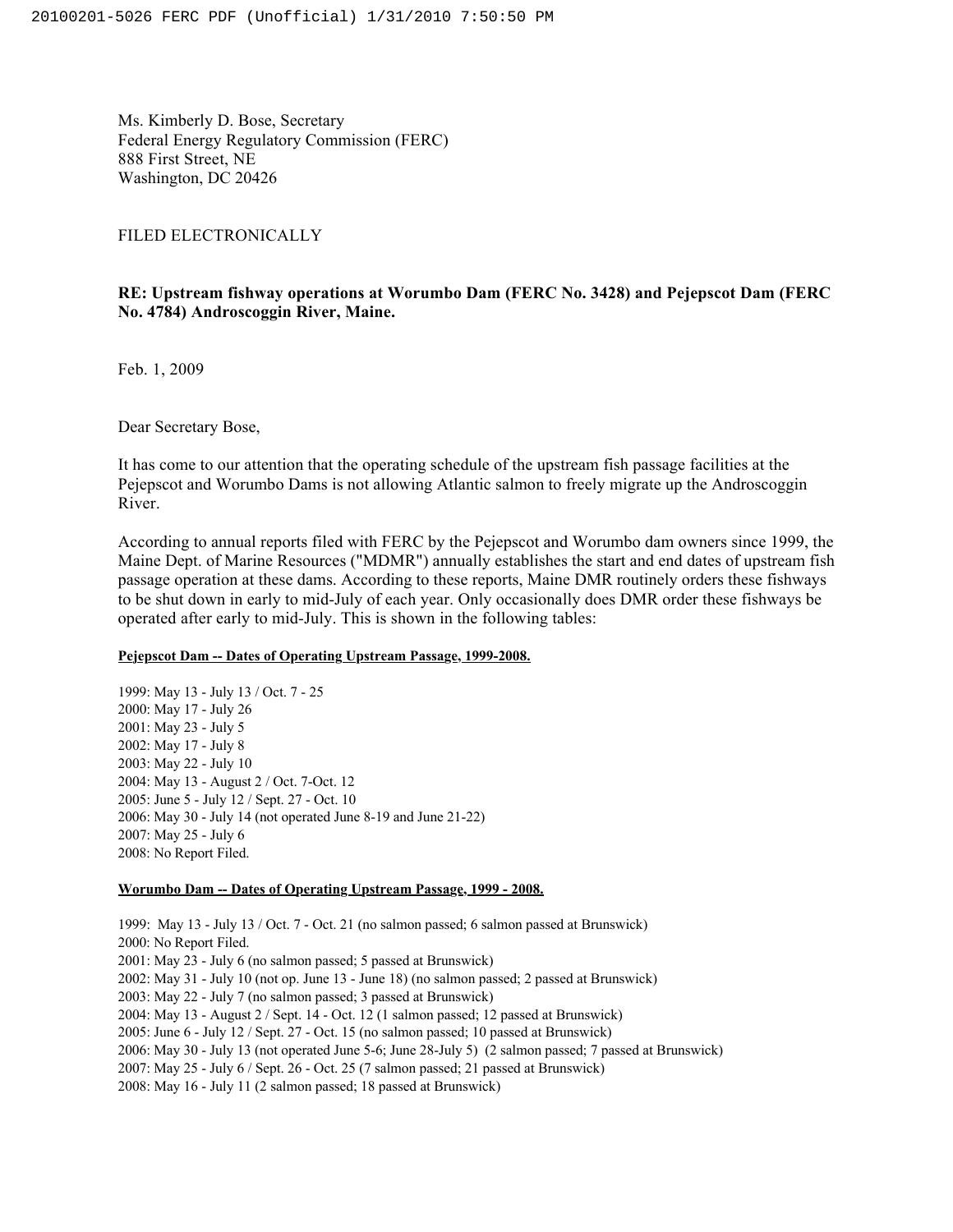### **Upstream Fish Passage Efficiency for adult Atlantic Salmon at Worumbo Dam, 1999-2008**

1999: 0 percent. 2000: No Report Filed. 2001: 0 percent. 2002: 0 percent. 2003: 0 percent. 2004: 8 percent. 2005: 0 percent. 2006: 28 percent. 2007: 33 percent. 2008: 11 percent.

**Total # of Salmon Passed at Brunswick since 1999: 84 Total # of Salmon Passed at Worumbo since 1999: 12 Cumulative Passage Efficiency since 1999 (total # of fish at Brunswick / total # of fish at Worumbo) : 14 percent. Avg. Per Year Efficiency (annual eff./ # of years): 8.8 percent.** ----

These records show that since 1999 the upstream fishways at the Pejepscot and Worumbo Dams have been operated for an average of only five to eight weeks per year which comprises less than 25 percent of the natural upstream migration season of adult Atlantic salmon in southern and central Maine (April to November). The Atlantic salmon spawning season in southern and central Maine extends well into November. We have independently confirmed this in recent years by documenting spawning Atlantic salmon in Cobbosseecontee Stream in Gardiner, Maine as late as Nov. 20 and in the upper Presumpscot River (by Sebago Lake Atlantic salmon) as late as Nov. 20.

Upstream fishways at Pejepscot and Worumbo are not operated until migratory fish are first passed at the Brunswick Dam, eight miles below the Pejepscot Dam. There is no written policy for when MDMR orders the Pejepscot and Worumbo fishways closed once they have been opened; nor is there any written policy for when or if MDMR orders the fishways re-opened after they have been closed. Except for the Androscoggin, we are not aware of any other Atlantic salmon river in Maine where fishways built for Atlantic salmon are routinely closed for the season in early July even when there are documented Atlantic salmon in the river below the fishways requiring passage during July, August, September and November.

# **Dropdowns:**

Once an Atlantic salmon passes a fishway it is by no means guaranteed the salmon will stay above it. The existing seasonal closure regime penalizes salmon which pass either the Pejepscot or Worumbo fishways or both and then, for various reasons, migrate back downriver (during summer and fall freshets, for example). Once these fishways are closed, usually in early summer, salmon which drop down cannot migrate upriver again. In a river like the lower Androscoggin, which often attains very high water temps. in mid-summer, this could injure or kill salmon if they are unable to find thermal refugia in the river reach they are "stuck in." This also has the effect of fragmenting and isolating an already exceedingly small number of spawners.

# **Recommendation:**

Article 15 in the Commission's Form L-3 states:

"*Article 15.* The Licensee shall, for the conservation and development of fish and wildlife resources, construct, maintain, and operate, or arrange for the construction, maintenance, and operation of such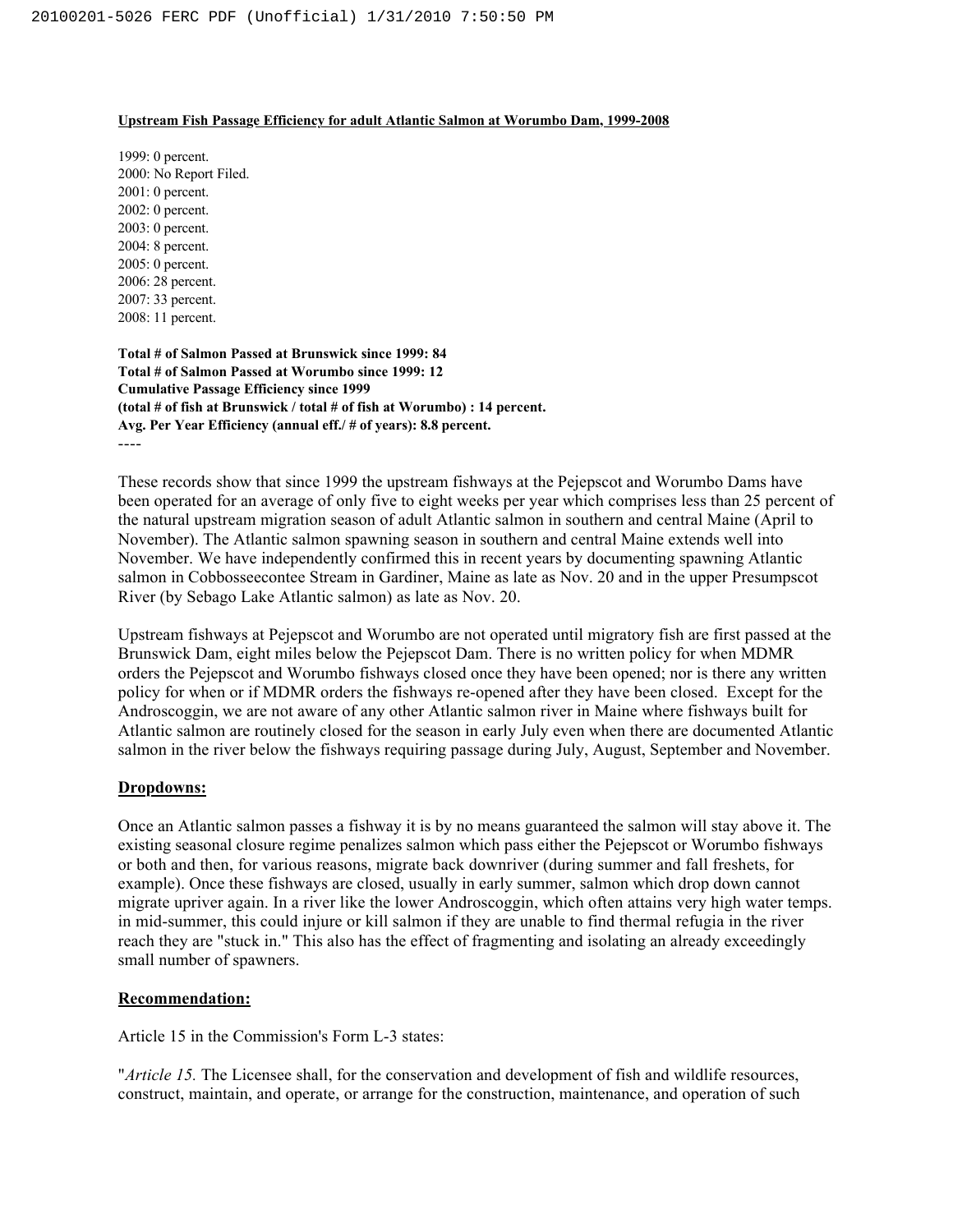reasonable facilities, and comply with such reasonable modifications of the project structures and operation, as may be ordered by the Commission upon its own motion or upon the recommendation of the Secretary of the Interior or the fish and wildlife agency or agencies of any State in which the project or a part thereof is located, after notice and opportunity for hearing."

In accordance with Article 15, we hereby request FERC exercise its independent discretionary authority to instruct the licensees for the Pejepscot and Worumbo projects to operate their upstream fishways at these dams every day during the 2010 Atlantic salmon migration season and thereafter beginning when the first migratory fish is passed at Brunswick in May and until at least Nov. 30 of each year. This will ensure maximum availability and usage of these facilities by spawning adult Atlantic salmon. We also request FERC require the Pejepscot Dam owner begin monitoring and reporting the daily usage of its upstream fishway by Atlantic salmon so as to gain much needed information on its efficiency and information on the timing of the run.

Sincerely,

Douglas H. Watts, president Friends of the Kennebec Salmon 131 Cony Street Augusta, ME 04330

Ed Friedman, chair Friends of Merrymeeting Bay P.O. Box 233 Richmond, ME 04357

cc: Topsham Hydro Partners Miller Hydro Group Maine DEP, Dept. of Land & Water Quality NOAA-Fisheries USFWS, Maine Field Office Maine DMR